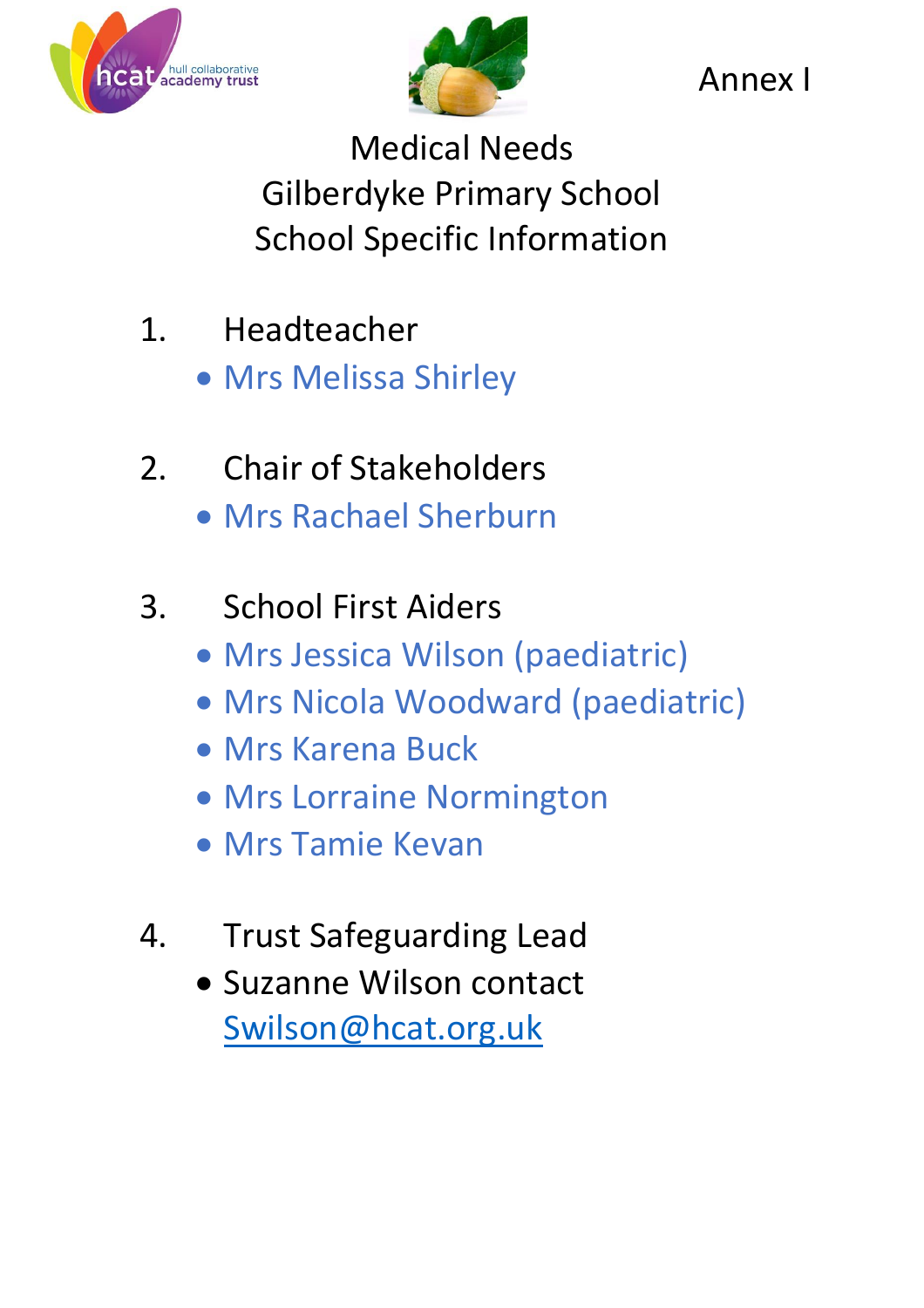

# **Hull Collaborative Academy Trust Medical Policy**

**Dated issued: March 2019 Ratified by the Trust Board: Review Date: March 2021**

Other related academy policies that support this Medical policy include: Attendance, Asthma, Child Protection, Complaints, Educational Visits, First Aid, Health & Safety, Intimate Care, Physical Intervention, Staff Code of Conduct & Whistle Blowing.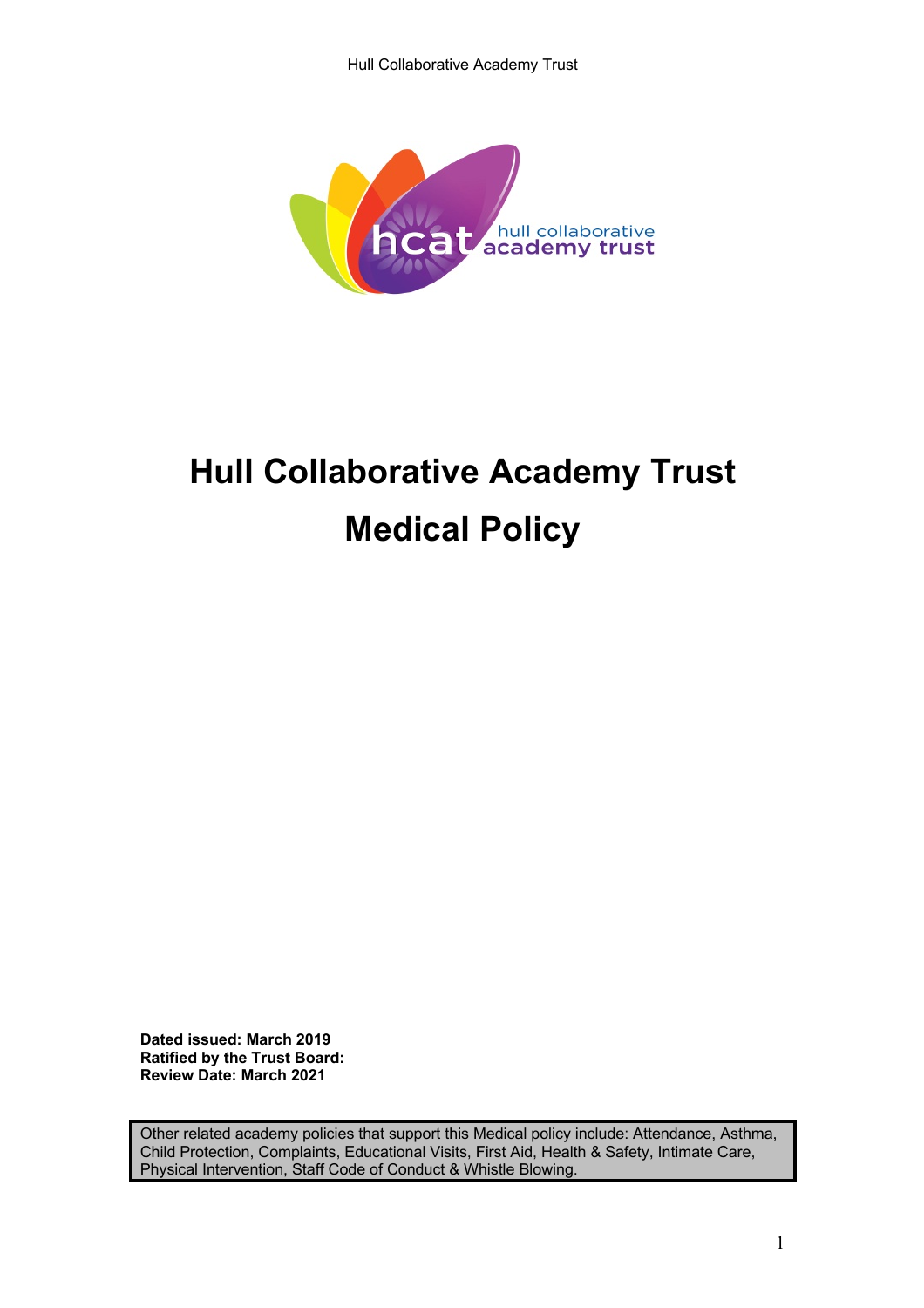#### **Policy for supporting children with medical conditions and managing medicines**

This policy has been structured based upon the most recent government advice "Supporting pupils at school with medical conditions" *(DfE-December 2015)*,

Hull Collaborative Academy Trust (HCAT) adheres to the duty as stated in the Children and Families Act 2014 that pupils with medical conditions will have the same right of admission to our school as other pupils and will not be refused admission or excluded from school on medical grounds. Appropriate levels of assessments will be undertaken to establish and determine what support pupils with medical conditions require. This will be done in partnership with parents and health professionals.

The statutory guidance, supporting pupils at school with medical conditions, is available to read on the Government website,

www.gov.uk/government/publications/supportingpupils-at-school-with-medical-conditions--3

The prime responsibility for a pupil's health rests with parents. It is anticipated that parents / carers will ensure that appropriate information is provided for the school that enables proficient management and a good understanding of their child's medical condition; this includes working in partnership in the management of any medicines administered at school.

HCAT schools take advice and guidance from a range of sources, including the School Nurse, Paediatric Consultants, and other Health professionals in addition to the information provided by parents in the first instance. This enables us to manage support effectively and to minimise any disruption to learning.

HCAT schools will also ensure that the arrangements to support a child with medical needs give parents and pupils confidence in the school's ability to provide effective support. The arrangements will also show an understanding of how medical conditions impact on a child's ability to learn, as well as increase confidence and promote self-care.

#### **AIMS**

The school is committed to assisting children with long-term or complex medical conditions and working in partnership with their parents /carers.

- To ensure that pupils at school with short or long term medical conditions are properly supported so that they have full access to education, including off-site activities and residential visits.
- Make arrangements for staff to ensure that they receive adequate and appropriate training for them to support children with medical needs.
- To ensure that parents and children have confidence in the medical support arranged at school.
- To work in partnership with Health Service colleagues.
- To be fully compliant with the Equality Act 2010 and its duties.
- To manage medicines within school in accordance with government and local advice.
- To keep, maintain and monitor records as detailed in this policy.
- To write and to monitor Individual Healthcare Plans, in partnership with health professionals.
- To ensure that the pupils in our school are safe and are able to attend school regularly with their medical condition.
- To support pupils with complex medical conditions and or long term medical needs in partnership with Health professionals and parents to enable their access to education.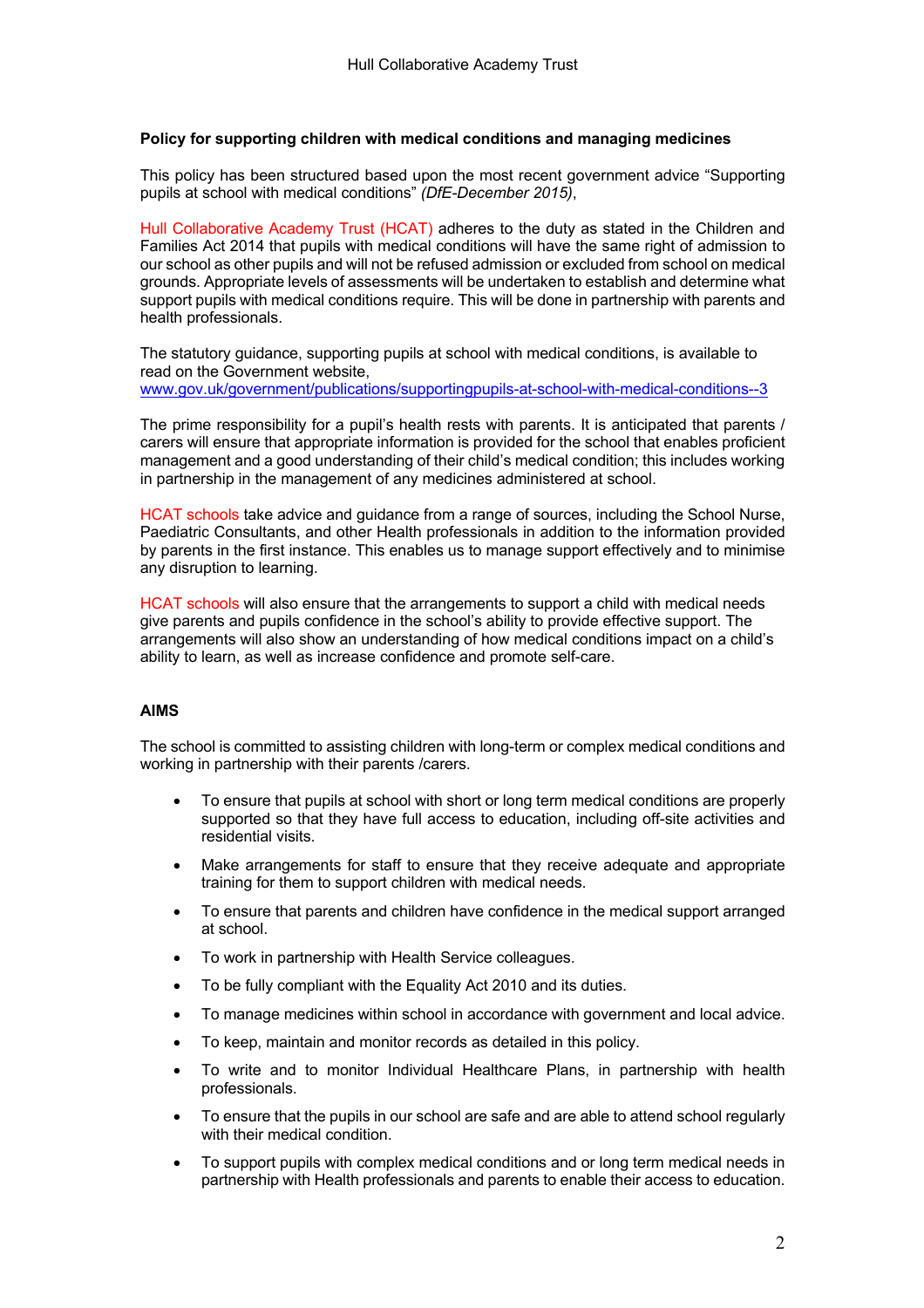• To adhere to the statutory guidance contained in "Supporting pupils at school with medical conditions" *(DfE April 2014)*, and "Multi-Agency Guidance for the Management of Long Term Health Conditions for Children and Young People" *(DSCB 2011)1* as set out and agreed with the school's Teaching Committee

#### **THE GOVERNING BODY WILL:**

- ensure that arrangements are in place to support children and young people with medical conditions and that support is tailored to individual medical needs;
- make arrangements for this policy to be published on the school website;
- review this policy annually;
- ensure that staff are identified to implement the policy from day to day;
- monitor the arrangements associated with Individual Healthcare Plans so that they are managed appropriately, reviewed and maintained in partnership with Health professionals;
- ensure that staff receive appropriate training enabling them to provide bespoke and purposeful support to pupils with medical needs and that the training is refreshed regularly;
- ensure that specific arrangements are made for the self-management of medicine where applicable and how this will be both monitored and managed by staff;
- oversee the school's management of medicines to ensure that Health & Safety standards are met and that parents have confidence in the schools ability to support their child's medical needs;
- ensure that insurance arrangements cover staff in carrying responsibility for medical procedures;
- have 'due regard' to the rights of pupils who are disabled as set out in the Equality Act 2010;
- ensure that appropriate arrangements are made to include pupils with medical conditions on off-site activities;
- ensure that parents / carers are aware of the school's complaints policy

#### **INDIVIDUAL HEALTHCARE PLANS**

 $\overline{a}$ 

- Individual Healthcare Plans (Appendix A) will be developed for pupils with medical conditions. These will set out the support that is needed so that the impact on school attendance, health, social well-being and learning is minimised. Not all conditions will require an Individual Healthcare Plan. In some cases the agreement request to administer medicines will be sufficient to cover short term conditions and treatment. The plan will include the name of the member of staff who is appropriately trained and providing the agreed support.
- Schools within the Trust will use the recommended templates (DfE) to capture relevant information that will enable an appropriate plan to be structured. The templates cover a range of issues for which governors have responsibility. Health professionals will be involved in the development of Individual Healthcare Plans in addition to parents and pupils.
- The Individual Healthcare Plans will be tailored to meet the needs of short term, long term and/or complex medical conditions. The plans will be kept under review by the designated person and revised as required, or at least annually, to ensure that they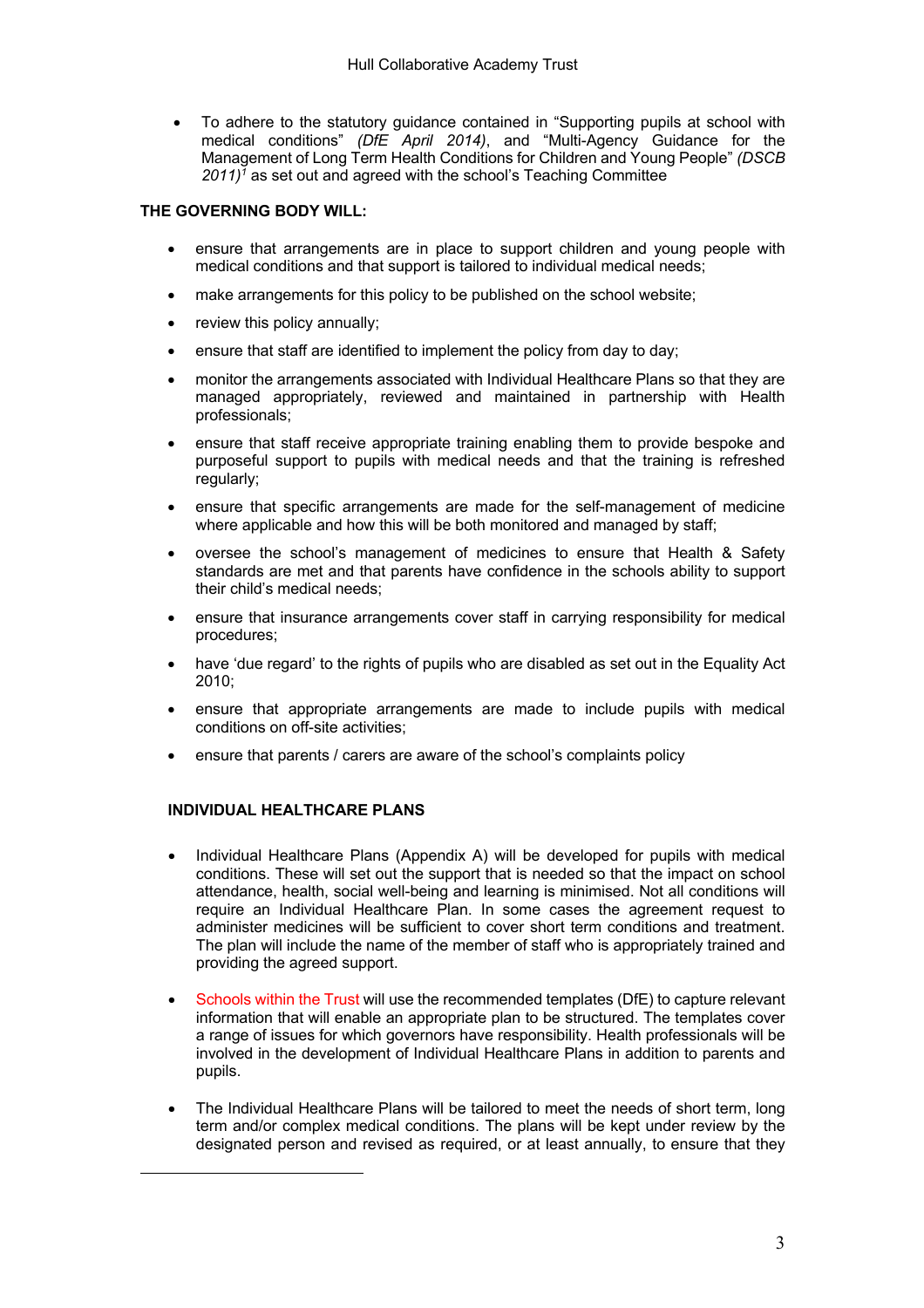reflect current medical needs (e.g., changes in medication). Individual Healthcare Plans will include details on emergency arrangements and these will be shared with all relevant staff, First Aiders and school office staff as applicable.

• Where pupils have been issued with an Education and Health Care Plan (EHCP) by the local authority, any Individual Healthcare Plan will be linked to, or become part of that EHCP.

#### **Designated Person's Responsibilities**

Qualified First Aid trained staff are responsible for the administration of medication in schools Their role is to:-

- Ensure that the medicine has been prescribed by a health professional.
- Receive the medicine and consent form from the parent and check the name of the pupil, the prescribed dose, the expiry date and the written instruction provided by the prescriber on the label or container.
- Pass on relevant information to those members of staff who are administering the medicine.

#### **Procedures for managing prescription medicines which need to be taken during the school day**

- The school will only accept medicines that have been prescribed by a doctor, dentist, nurse prescriber or pharmacist prescriber and will reserve the right to administer non-prescribed medication, if necessary.
- Any medicines to be given in school must be given to the relevant member of staff at the start of the school day. Children are not allowed to carry medicines themselves. (See Asthma policy for guidance on inhalers)
- Medicines must be brought to school in the original container as dispensed by a pharmacist and must include the prescriber's instructions for administration.
- Where a child needs more than one prescribed medicine, each should be stored in a separate container.
- The school will never accept nor administer medicines that have been taken out of the original container. Nor will they make changes to dosages on parental instructions.
- It is to be noted that medicines which need to be taken three times a day should be taken before school, after school and at bedtime if possible.
- All emergency medicines, such as asthma inhalers, should be readily available to children and not locked away (see Asthma Policy)
- Storage of other emergency medication e.g. epipens will be included in individual care plans (See Appendix A) and will be decided in consultation with the child, class teacher, health professional and parents.

#### **Procedures for managing prescription medicines on school visits**

- We encourage pupils with medical needs to fully participate in safely managed visits. Reasonable adjustments to this policy will be considered in such cases and may include the necessity for a risk assessment for specific children.
- Staff supervising school visits will always be aware of any medical needs, medication and relevant emergency procedures. A copy of any health care plans will be taken on visits in the event of this information being needed in an emergency.
- Staff taking pupils on a school visit should always ask for an up to date class medical list in preparation for the visit.

**Visit consent forms are filled in for each pupil annually**. Parents are given the opportunity to provide details of any medical needs. These are updated on pupil records.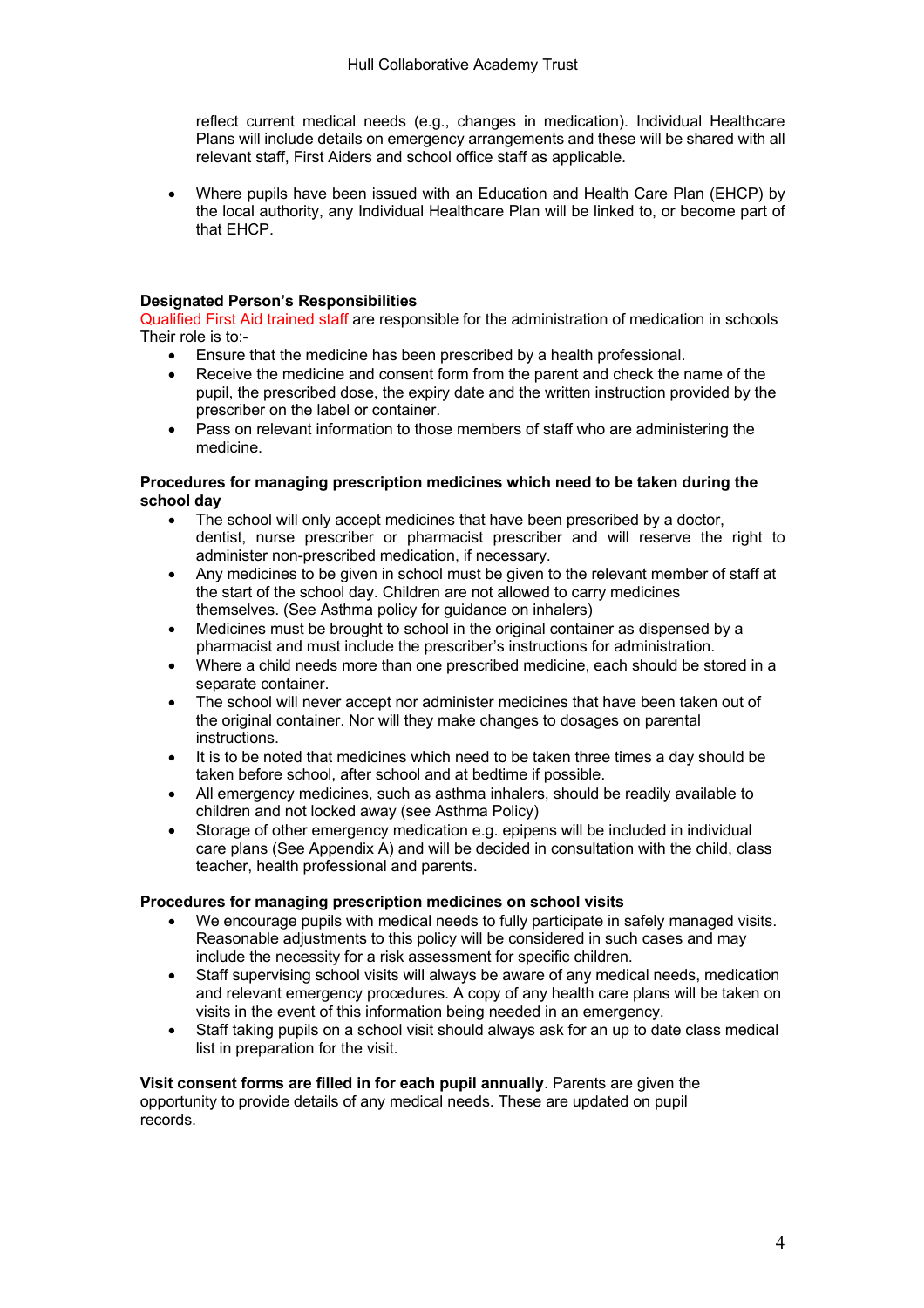#### **Procedures for managing prescription medicines during sporting activities**

- Any restrictions on a pupil's ability to participate in PE, including the need for medication, will be recorded in their health care plan. All adults will be aware of issues of privacy and dignity for pupils with particular needs.
- Some pupils may need to take precautionary measures before or during exercise. Children need immediate access to necessary specific medicines such as inhalers (see Asthma Policy).

#### **Roles and responsibilities of staff administering medicines to pupils**

- Medicines will only be administered by the school when essential; that is where it would be detrimental to a child's health if the medicine were not administered during the school day.
- No child will be given medicines without their parent's written consent (it is only necessary to seek consent from one parent). See Appendix B
- Any member of staff giving medicines to a pupil will check the name of the pupil, the prescribed dose, the expiry date and the written instruction provided by the prescriber on the label or container.
- If in doubt about any procedure, staff will not administer the medicines but will check with the parents or a health professional before taking further action. If staff have any other concerns related to administering medicines to a particular child, the issue will be discussed with the parent, if appropriate, or with a health professional related to the school e.g. school nurse.
- Staff administering the medicines will complete and sign the appropriate record each time they give medicine to the child. (See Appendix E)

#### **Parental responsibilities in respect of their child's medical needs/medication required**

Parents are asked to provide the school with sufficient and up-to-date information about their child's medical needs using a standard form (Appendix B) so that arrangements to manage their short or long term medical conditions can be implemented in partnership.

- Parents must inform the school in writing about any particular needs before a child is admitted or when a child first develops a medical need.
- It must be a parent (or someone with parental responsibility) who gives consent for medicines to be administered.
- Parents should make every effort to arrange for medicines to be administered outside of the school day, or to come to school to administer themselves.
- Parents must complete the appropriate form before any medicines can be administered by a member of staff.
- Parents are responsible for handing the medicine to the relevant member of staff at the beginning of the school day and collecting the medication at the end of the day.
- Parents are expected to notify the school immediately (in writing) of any changes or alteration to a prescription or recommended treatment so that adjustment can be made to Individual Healthcare Plans or previous agreement.
- It is important that the school is aware and informed by parents about other issues or symptoms their child may have experienced over night or before school; this is particularly important for asthma conditions

It must be remembered that the prime responsibility for a child's health rests with parents / carers.

#### **REFUSAL OR TOO UNWELL TO TAKE MEDICINES**

If a child refuses to take medicine as prescribed and as requested by parents the records (Appendix E) must state 'REFUSED' clearly and the parents/carer informed immediately. Children / young people will not be forced to receive medicine if they do not wish to do so.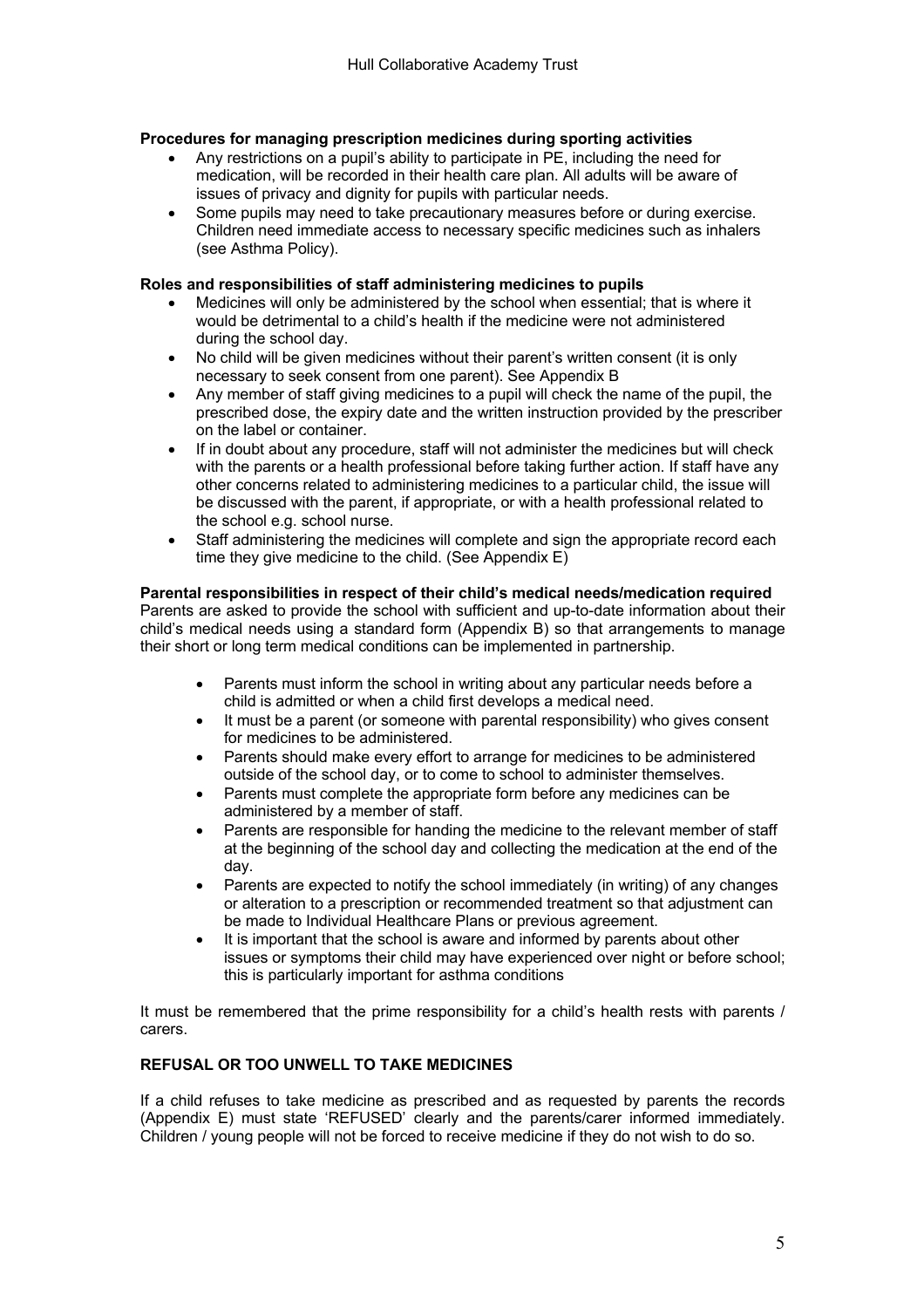If a child or young person is ill / injured and therefore unable to receive the agreed prescribed medication, the person designated to supervise the taking of medicine will consult with parents / carers immediately and advise the Headteacher of their actions. If the child vomits or has diarrhoea soon after receiving medication, parents must be contacted so that they can seek further medical advice.

**Emergency planning agreement** – (Appendix J) If a child requires emergency care and an ambulance has to called complete the emergency planning agreement - Appendix J.

#### **STAFF TRAINING AND SUPPORT**

Most medicines to be administered will not require professional training; however the school will ensure that staff supervising the administering of medicines will understand that accurate records are to be kept and are completed at the time of being administered.

Staff who maintain these records should be clear about what action to take, (such as referring to the Designated Senior Person for Child Protection) if they become concerned about the welfare of an individual pupil. If an Individual Healthcare Plan is applied to particular children / young people, additional training must be given by a nominated Health professional, e.g., use of a nebuliser, using Epipens. Training received or cascaded from parents will not be accepted unless otherwise instructed by a health professional. Record of Training Forms must be completed and maintained. (See Appendix G: staff training record).

The Headteacher will ensure the following:

- that Governors are informed about the implementation and effectiveness of this policy,
- that appropriate training has been provided for staff that enables them to carry out agreed procedures;
- liaison with governors in the review of this policy at appropriate intervals, in line with local and national advice;
- that all staff and parents/carers are aware of this policy and the procedures for dealing with medical needs

#### **Disposal of Medication**

- School staff should not dispose of medicines. Parents should collect medicines held at the end of each term.
- If parents do not collect medicines held they should be taken to a pharmacy for safe disposal.
- Sharps boxes should always be used for the disposal of needles.

#### **Record Keeping**

• All medication given to pupils will be recorded on the relevant form at the time of administration.

#### **BEST PRACTICE**

All schools will endeavour to eliminate unacceptable situations by promoting best practice in supporting pupils with medical conditions. In doing so we will:

- ensure that pupils have access to the medicine they need as arranged with parents;
- manage each medical condition through an Individual Healthcare Plan;
- provide supply teachers and temporary staff with access to pupil details including medical needs
- listen to the views of pupils and their parents and take advice from medical professionals in planning the support needed;
- ensure that pupils with medical conditions are supervised appropriately and not left alone when ill;
- support access to the full curriculum or as much as medical consultants recommend;
- work in partnership with health services to ensure swift recovery or access to treatment;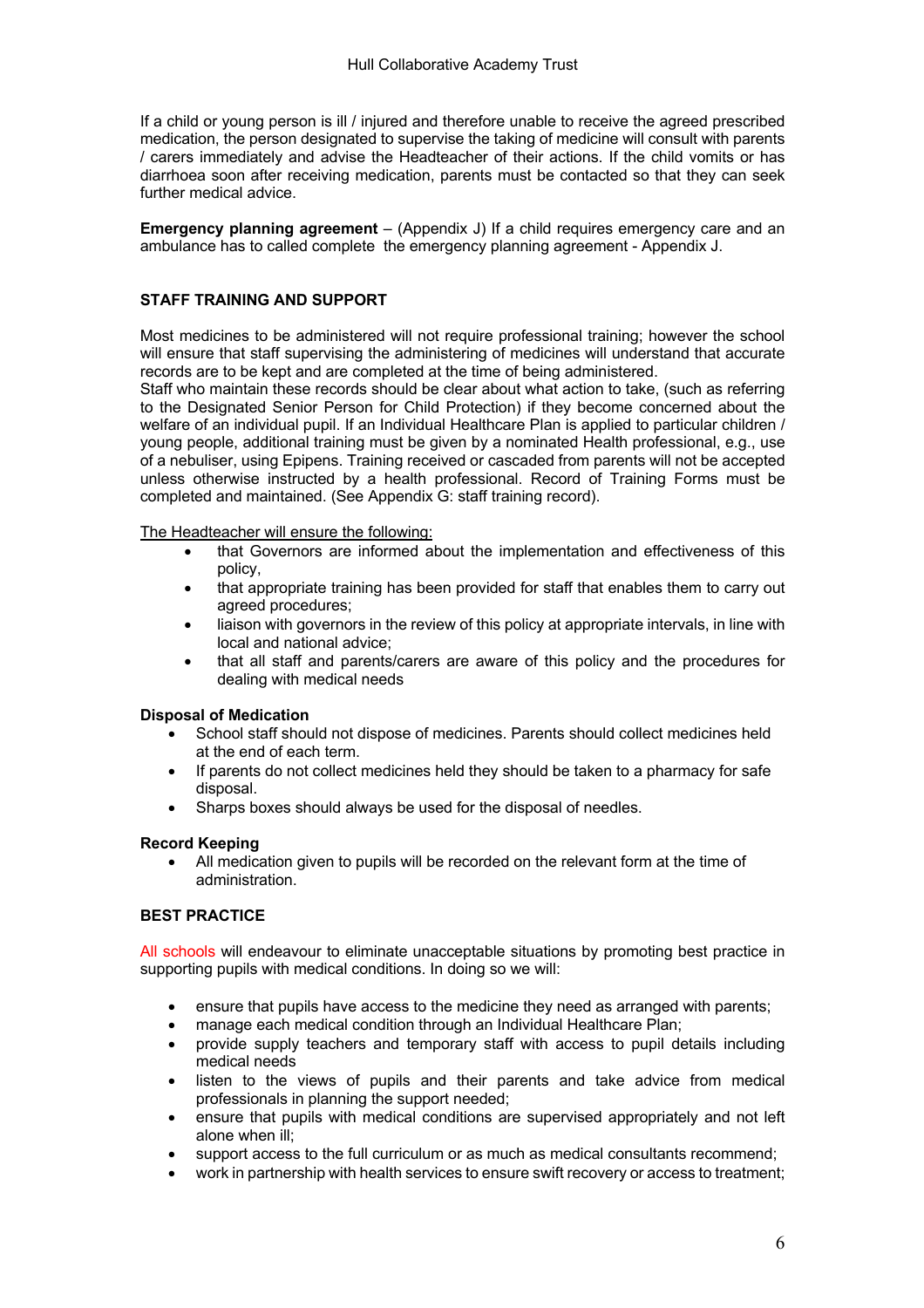- facilitate opportunities to manage medical conditions with dignity;
- manage medical needs such that parents are not required to support their child in school;
- include all children in school on and off-site activities, meeting their medical needs in the best way possible.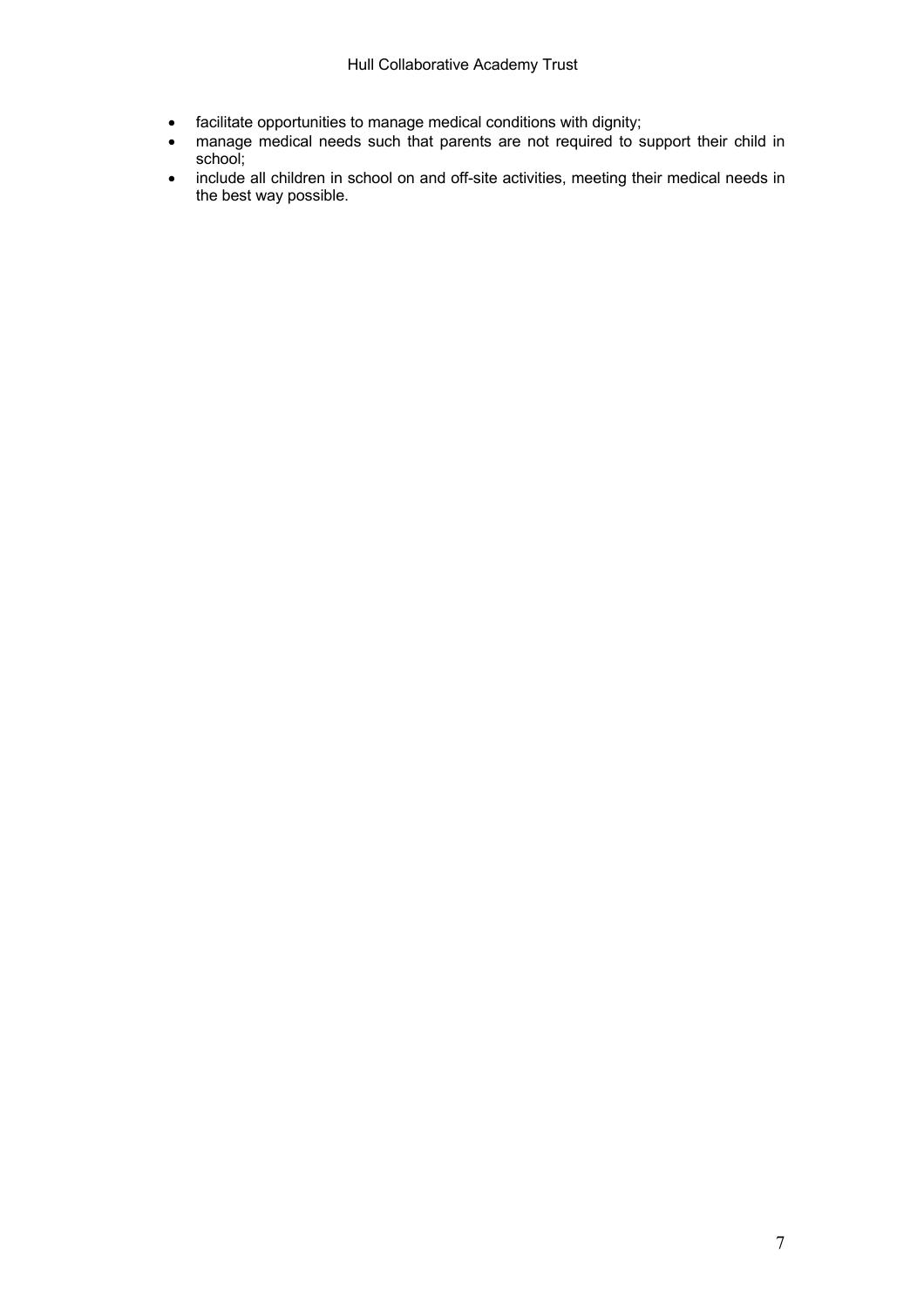#### **Appendices to be used within HCAT schools where appropriate and relevant**

#### **Appendix A Healthcare Plan for Pupils with Medical Needs**

| Date:______________<br>Review Date:______________ | <b>PHOTO</b> |  |
|---------------------------------------------------|--------------|--|
| <b>Name</b>                                       |              |  |
| <b>Class</b>                                      |              |  |
| Date of<br><b>Birth</b>                           |              |  |
| <b>Condition</b>                                  |              |  |

## **Contact Information**

|                     | <b>Family Contact 1</b> |
|---------------------|-------------------------|
| <b>Name</b>         |                         |
| Phone No.           | Work:                   |
|                     | Home:                   |
| Relationship        |                         |
|                     | <b>Family Contact 2</b> |
| <b>Name</b>         |                         |
| Phone No.           | Work:                   |
|                     | Home:                   |
| <b>Relationship</b> |                         |
|                     |                         |

| <b>Clinic/Hospital Contact</b> |                                  |  |  |
|--------------------------------|----------------------------------|--|--|
| <b>Name</b>                    |                                  |  |  |
| Phone No.                      |                                  |  |  |
| <b>Describe condition</b>      |                                  |  |  |
| giving details of              |                                  |  |  |
| individual symptoms            |                                  |  |  |
|                                | <b>General Practitioner (GP)</b> |  |  |
| <b>Name</b>                    |                                  |  |  |
| Phone No.                      |                                  |  |  |
| <b>Describe condition</b>      |                                  |  |  |
| giving details of              |                                  |  |  |
| individual symptoms            |                                  |  |  |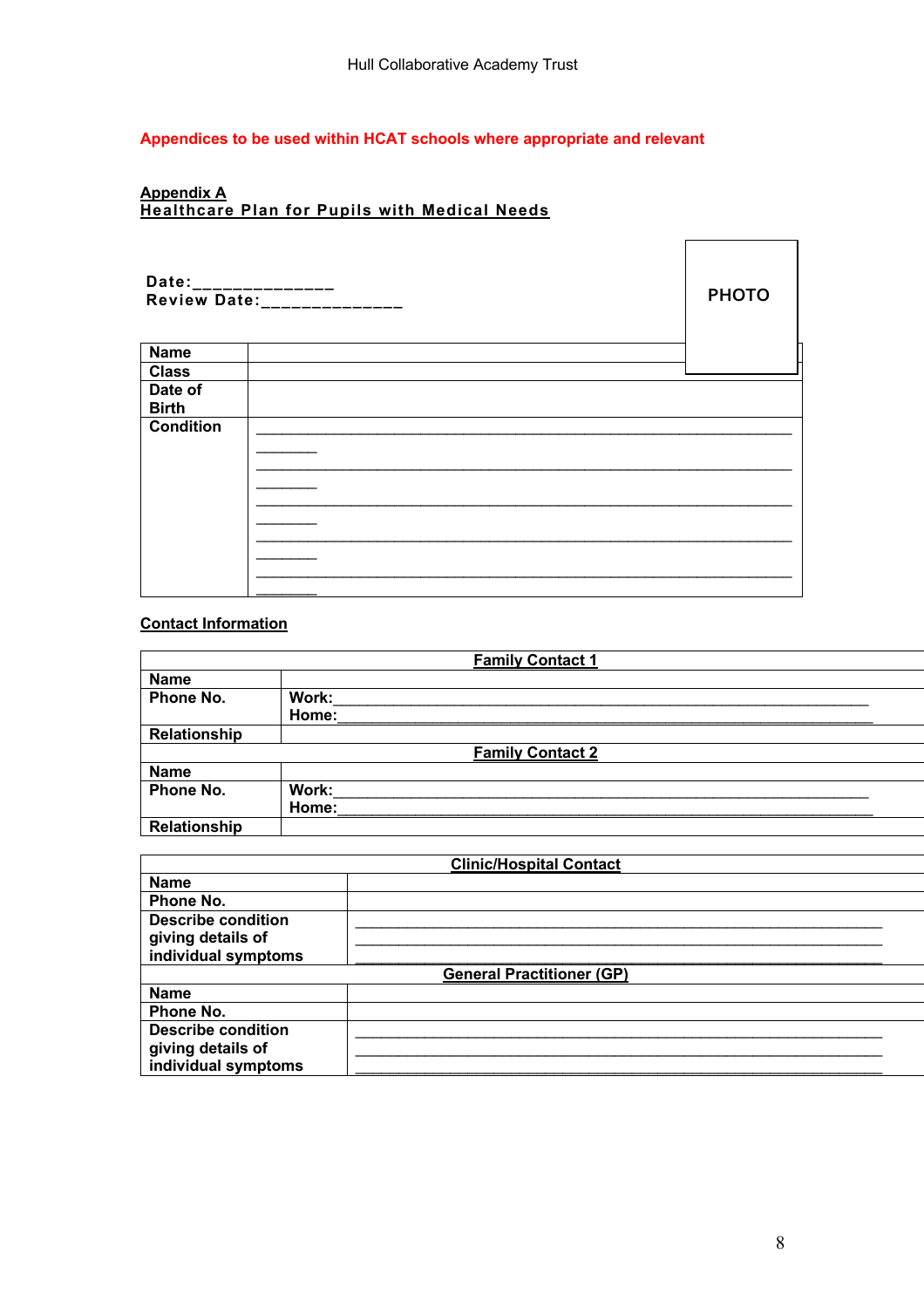#### **Appendix B - REQUEST FOR SCHOOL TO ADMINISTER MEDICATION**

**For completion by parents if they wish the school to administer medication.**

**The school will not give your child medication unless you complete and sign this form, and the Headteacher has agreed that school staff can administer the medication.**

#### **DETAILS OF PUPIL**

| <b>Surname</b>   |                       |
|------------------|-----------------------|
| Forename         |                       |
| <b>Address</b>   |                       |
|                  |                       |
|                  |                       |
| Gender           | <b>Male</b><br>Female |
| Date of          |                       |
| <b>Birth</b>     |                       |
| <b>Class</b>     |                       |
| <b>Condition</b> |                       |
| s of             |                       |
| illness          |                       |

#### **MEDICATION**

| Name/type of<br>medication |  |
|----------------------------|--|
| How long will              |  |
| your child                 |  |
| take this                  |  |
| medication                 |  |
| Date dispensed             |  |
| <b>Full directions</b>     |  |
| for use                    |  |
|                            |  |
|                            |  |
| Dosage &                   |  |
| method                     |  |
| <b>Timing</b>              |  |
| <b>Special</b>             |  |
| precautions                |  |
| <b>Side effects</b>        |  |
| <b>Self</b>                |  |
| administration             |  |
| <b>Procedures to</b>       |  |
| take in an                 |  |
| emergency                  |  |

**CONTACT DETAILS** Name: **Address:**\_\_\_\_\_\_\_\_\_\_\_\_\_\_\_\_\_\_\_\_\_\_\_\_\_\_\_\_\_\_\_\_\_\_\_\_\_\_\_\_\_\_\_\_\_\_\_\_\_\_\_\_\_\_\_\_\_\_\_\_\_\_\_\_\_\_

**I understand that I must deliver the medicine personally to (agreed member of staff) and accept that this is a service which the school is not obliged to undertake.** Date: Signature: **Relationship to Pupil:**\_\_\_\_\_\_\_\_\_\_\_\_\_\_\_\_\_\_\_\_\_\_\_\_\_\_\_\_\_\_\_\_\_\_\_\_\_\_\_\_\_\_\_\_\_\_\_\_\_\_\_\_\_\_\_\_\_\_\_\_\_\_

 $\mathcal{L}_\mathcal{L} = \{ \mathcal{L}_\mathcal{L} = \{ \mathcal{L}_\mathcal{L} = \{ \mathcal{L}_\mathcal{L} = \{ \mathcal{L}_\mathcal{L} = \{ \mathcal{L}_\mathcal{L} = \{ \mathcal{L}_\mathcal{L} = \{ \mathcal{L}_\mathcal{L} = \{ \mathcal{L}_\mathcal{L} = \{ \mathcal{L}_\mathcal{L} = \{ \mathcal{L}_\mathcal{L} = \{ \mathcal{L}_\mathcal{L} = \{ \mathcal{L}_\mathcal{L} = \{ \mathcal{L}_\mathcal{L} = \{ \mathcal{L}_\mathcal{$ 

\_\_\_\_\_\_\_\_\_\_\_\_\_\_\_\_\_\_\_\_\_\_\_\_\_\_\_\_\_\_\_\_\_\_\_\_\_\_\_\_\_\_\_\_\_\_\_\_\_\_\_\_\_\_\_\_\_\_\_\_\_\_\_\_

\_\_\_\_\_\_\_\_\_\_\_\_\_\_\_\_\_\_\_\_\_\_\_\_\_\_\_\_\_\_\_\_\_\_\_\_\_\_\_\_\_\_\_\_\_\_\_\_\_\_\_\_\_\_\_\_\_\_\_\_\_\_\_\_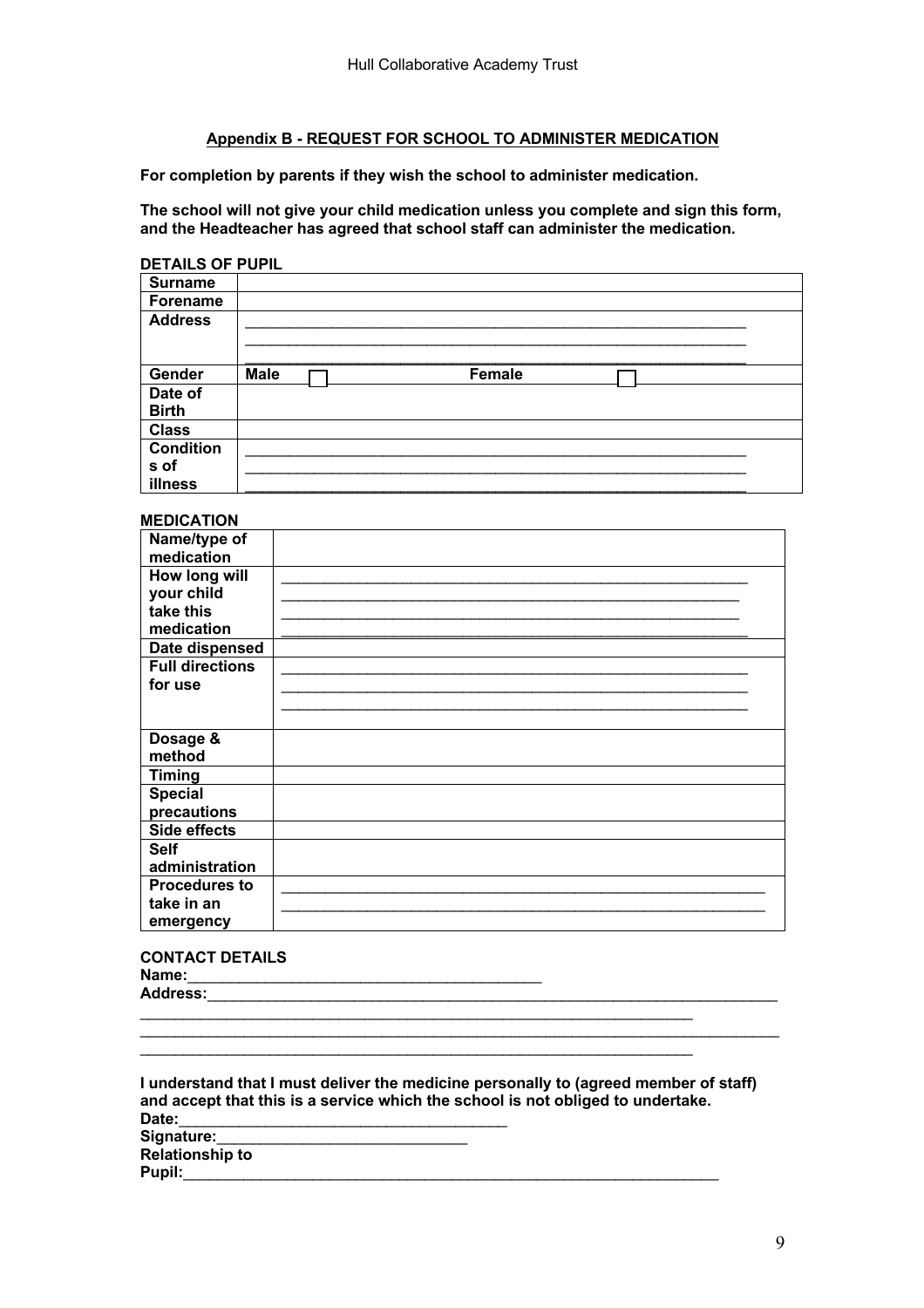#### **Appendix C**

#### **CONFIRMATION OF THE HEAD TEACHER'S AGREEMENT TO ADMINISTER MEDICATION**

**Forms for schools to complete and send to parent if they agree to administer medication to a named child.**

**I agree that [named child] will receive [quantity and name of medication] every day at [time medication will be administered eg lunchtime/afternoon break]. [Name of child] will be given/supervised whilst he/she takes their medication by [name of member of staff]. This arrangement will continue until [either end date of course of medicine or until instructed by parents].**

Date:

Signed: (The Headteacher/Named Member of Staff) **William Constant Construct Constant Constant Constant Constant**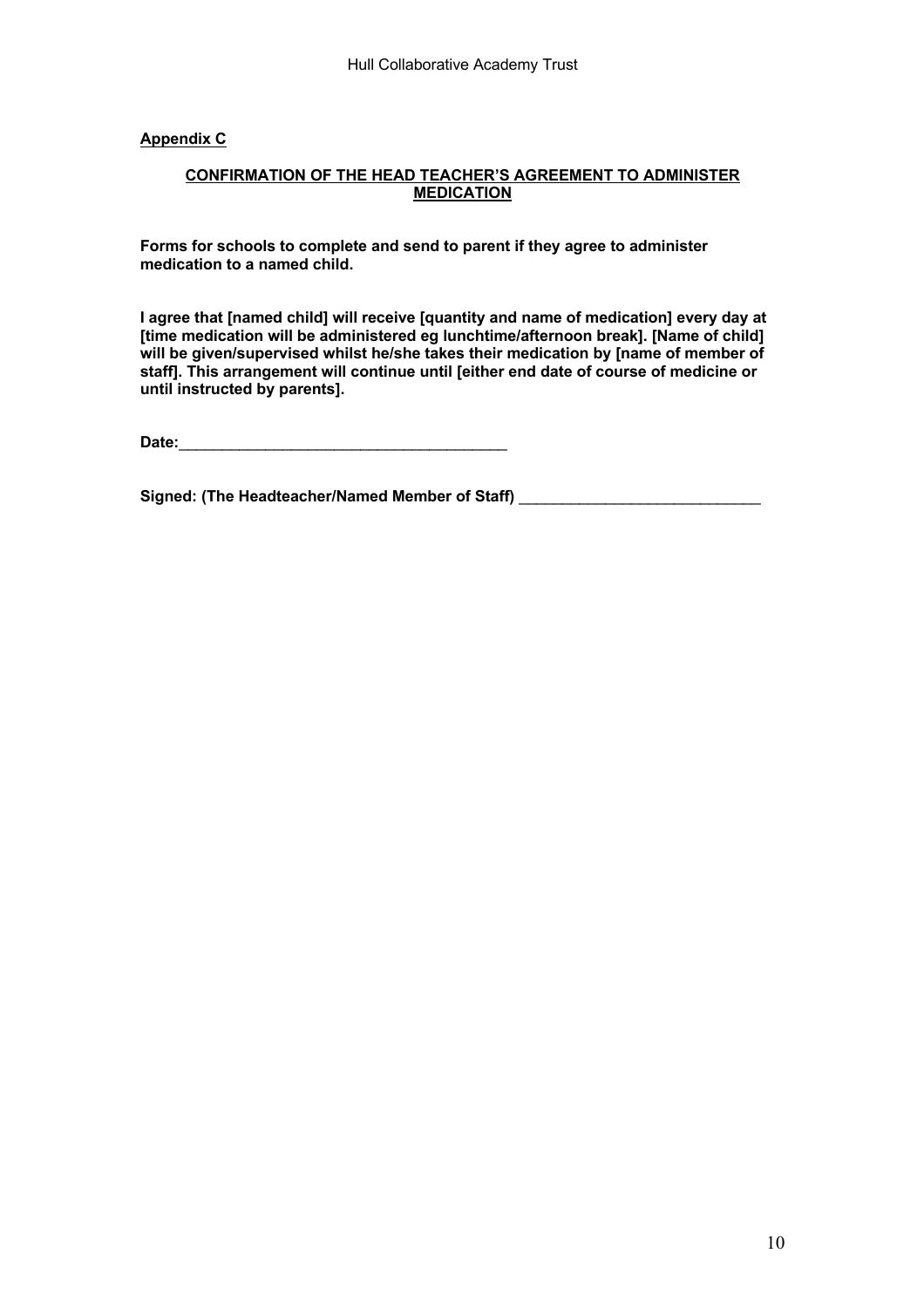Hull Collaborative Academy Trust

**Appendix D**

### **YOUNG PERSONS AGREEMENT**

**Child's Name:** \_\_\_\_\_\_\_\_\_\_\_\_\_\_\_\_\_\_\_\_\_\_\_\_\_\_\_\_\_\_\_\_\_\_\_\_\_\_\_\_\_\_\_\_\_\_\_\_

**I agree that I will visit the [room] every day at [time to be administered]. I will be supervised by [named member of staff] whilst I take [quantity and name of medication].**

**Date:**\_\_\_\_\_\_\_\_\_\_\_\_\_\_\_\_\_\_\_\_\_\_\_\_\_\_\_\_\_\_\_\_\_\_\_\_\_\_\_\_\_\_\_\_\_\_\_\_\_\_\_

**Signed:**\_\_\_\_\_\_\_\_\_\_\_\_\_\_\_\_\_\_\_\_\_\_\_\_\_\_\_\_\_\_\_\_\_\_\_\_\_\_\_\_\_\_\_\_\_\_\_\_\_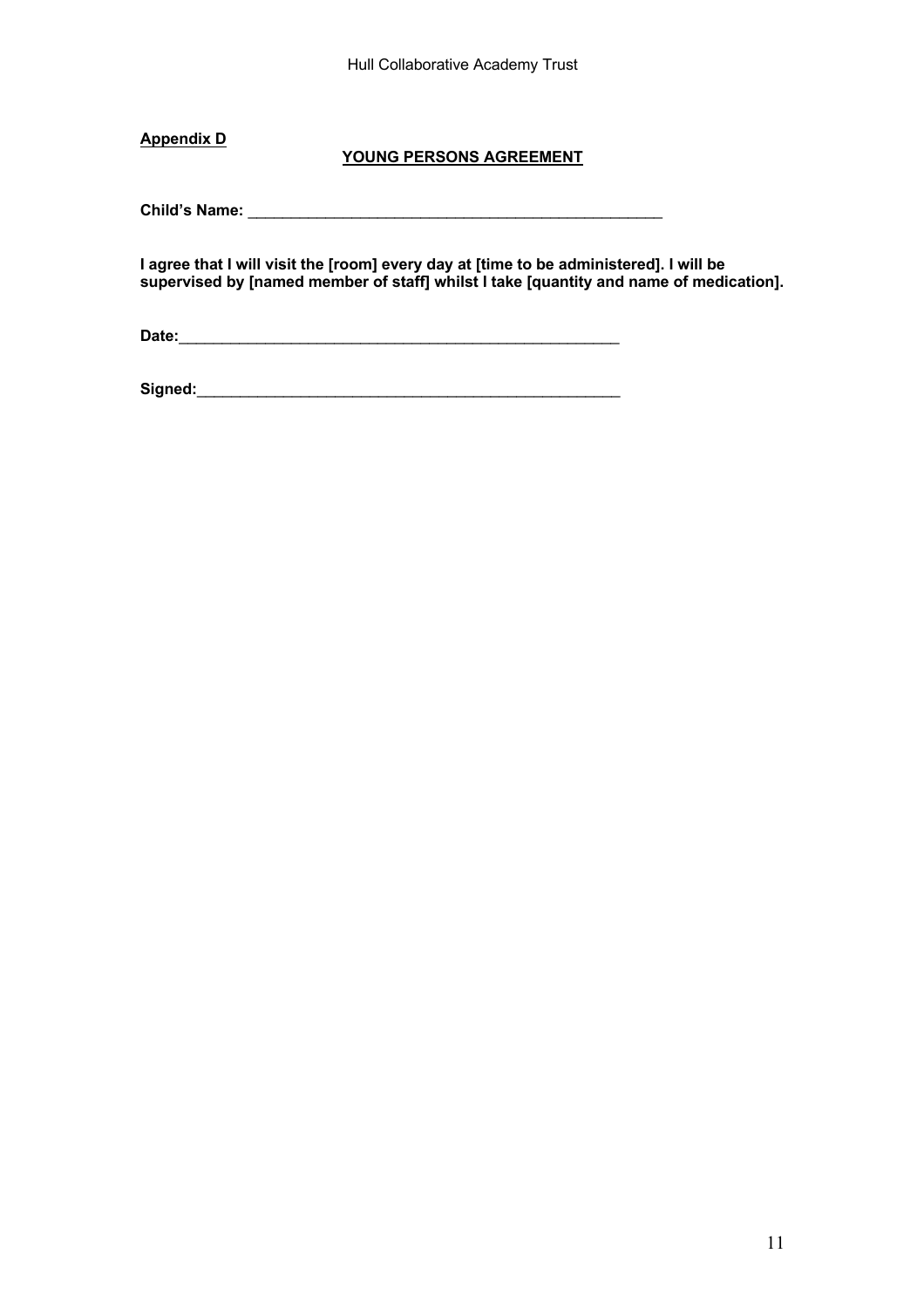| <b>Date</b> | <b>Pupils</b><br><b>Name</b> | <b>Time</b> | Name of<br>medication | <b>Dose</b><br>given | Any<br>reactions | Signature<br>of staff | <b>Print</b><br>name |
|-------------|------------------------------|-------------|-----------------------|----------------------|------------------|-----------------------|----------------------|
|             |                              |             |                       |                      |                  |                       |                      |
|             |                              |             |                       |                      |                  |                       |                      |
|             |                              |             |                       |                      |                  |                       |                      |
|             |                              |             |                       |                      |                  |                       |                      |
|             |                              |             |                       |                      |                  |                       |                      |
|             |                              |             |                       |                      |                  |                       |                      |
|             |                              |             |                       |                      |                  |                       |                      |
|             |                              |             |                       |                      |                  |                       |                      |
|             |                              |             |                       |                      |                  |                       |                      |
|             |                              |             |                       |                      |                  |                       |                      |
|             |                              |             |                       |                      |                  |                       |                      |
|             |                              |             |                       |                      |                  |                       |                      |

## **Appendix E**

## **RECORD OF MEDICATION ADMINISTERED IN SCHOOL**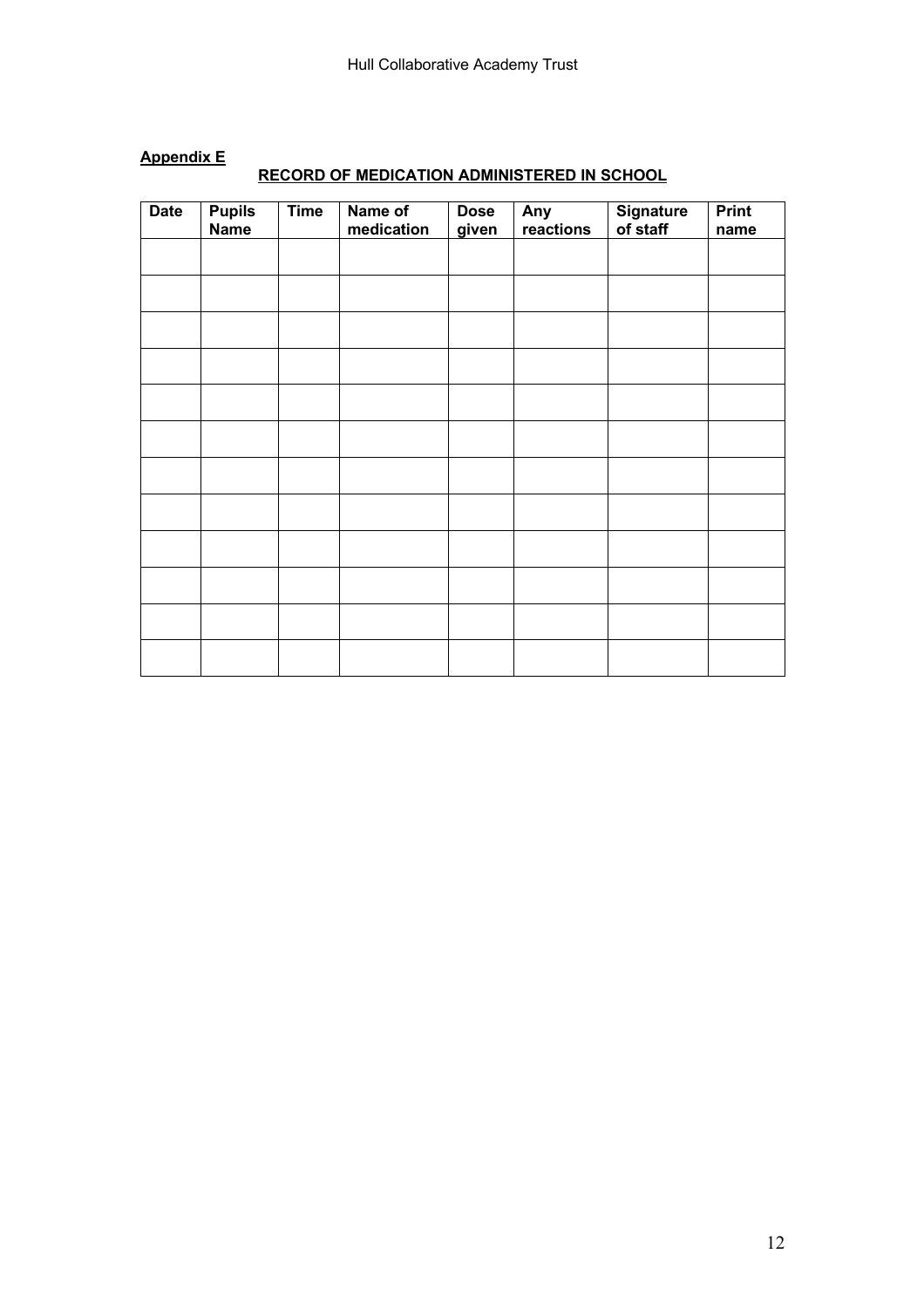#### **Appendix F**

#### REQUEST FOR PUPIL TO CARRY HIS/HER MEDICATION

Form for parents to complete if they wish for their child to carry his/her own medication. This form must be completed by parents/guardians.

Pupils Name: Class: Class: Address: Address: Address: Address: Address: Address: Address: Address: Address: Address: Address: A the control of the control of the control of the Condition or illness: **CONTACT INFORMATION** Name: Daytime phone number: Relationship to child: The Contract of the Relationship to child: I would like my son/daughter to keep his/her medication with him/her for use as necessary.

Relationship to child: Market Market Market Market Market Market Market Market Market Market Market Market Mar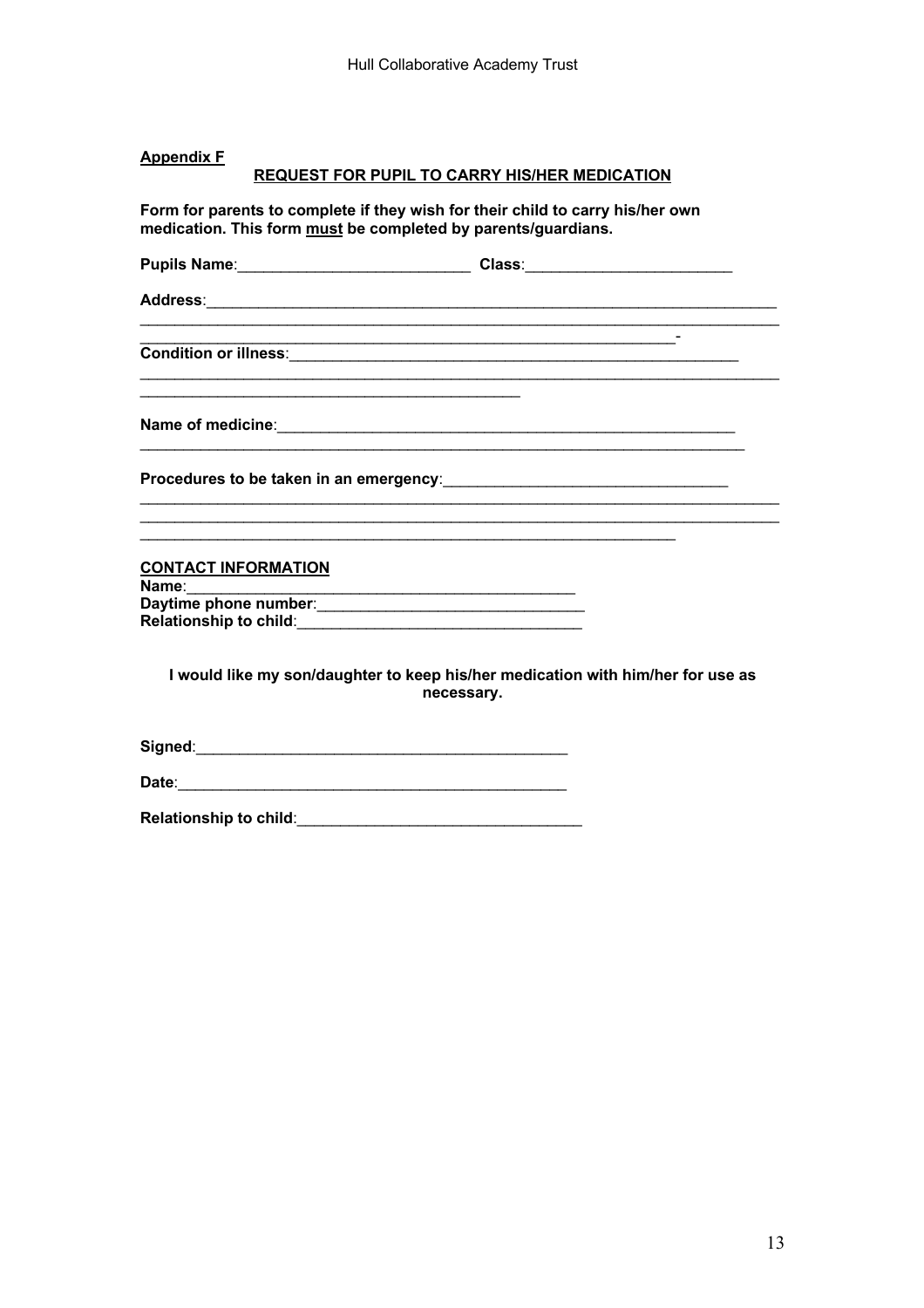#### **Appendix G**

## **STAFF TRAINING RECORD – ADMINISTRATION OF MEDICAL TREATMENT**

**Form for recording medical training for staff.**

| <b>Type of training</b>                                     |  |
|-------------------------------------------------------------|--|
|                                                             |  |
|                                                             |  |
| above.                                                      |  |
| Date: <b>Example 2</b>                                      |  |
| I confirm that I have received the training detailed above. |  |
| Date: Date:                                                 |  |
|                                                             |  |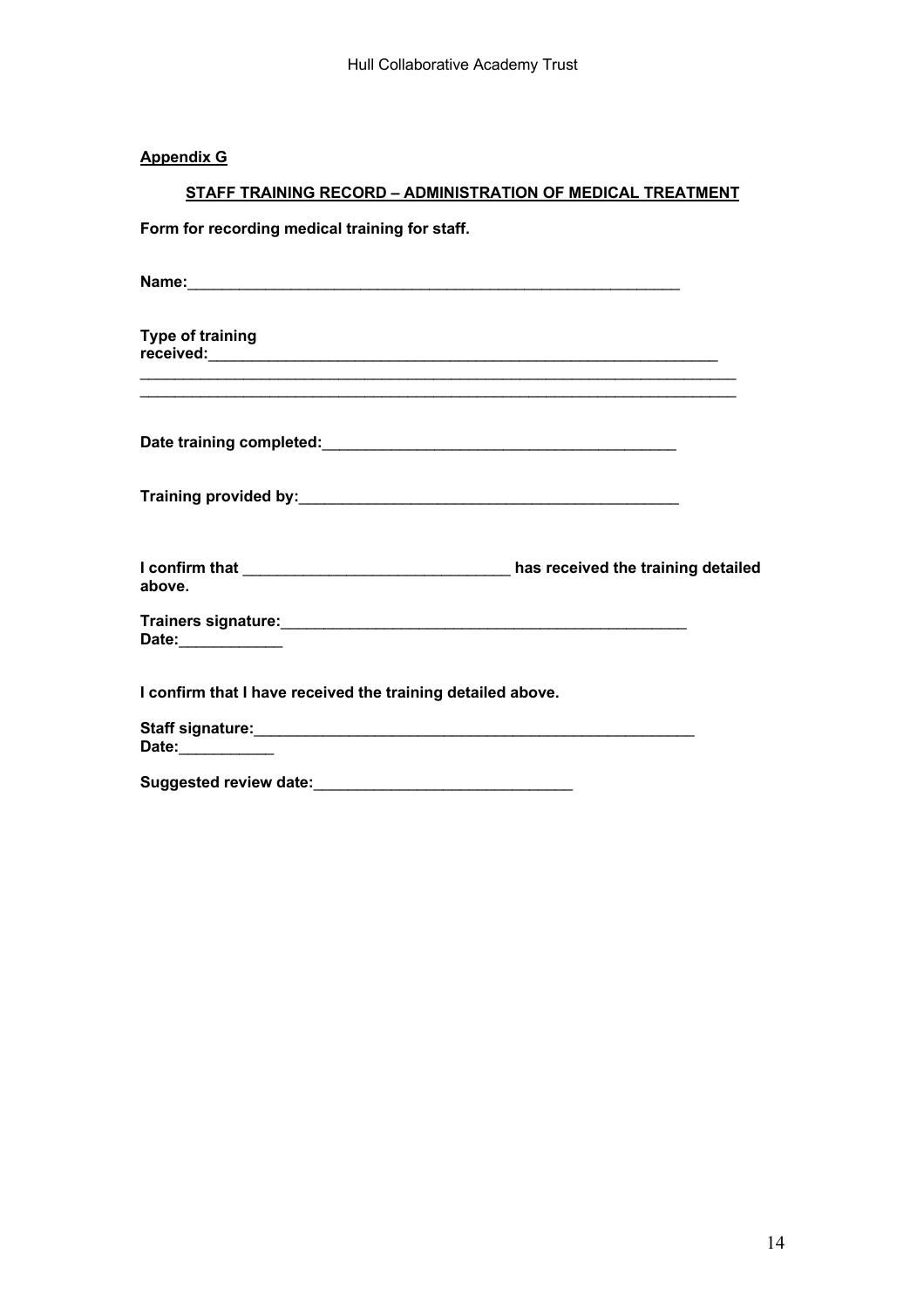#### **Appendix H**

#### **GUIDELINES FOR ADMINISTRATION OF RECTAL DIAZEPAM IN EPILEPSY AND FEBRILE CONVULSIONS FOR NON-MEDICAL/NON-NURSING STAFF**

**Individual care plan to be completed by or in consultation with the medical practitioner.** (Please use language appropriate to the lay person). Name of pupil: **Age:**\_\_\_\_\_\_\_\_\_\_\_\_\_\_\_\_\_

**Seizure classification and/or description of seizures which may require rectal diazepam** (Record all details of seizures e.g. goes stiff, falls, convulses down both sides of body, convulsion lasts 3 minutes etc. Include information about triggers, recovery time etc. If status epilepticus, note whether it is convulsive, partial or absence). **i)**

\_\_\_\_\_\_\_\_\_\_\_\_\_\_\_\_\_\_\_\_\_\_\_\_\_\_\_\_\_\_\_\_\_\_\_\_\_\_\_\_\_\_\_\_\_\_\_\_\_\_\_\_\_\_\_\_\_\_\_\_\_\_\_\_\_\_\_\_\_\_\_\_\_\_

 $\mathcal{L}_\mathcal{L} = \{ \mathcal{L}_\mathcal{L} = \{ \mathcal{L}_\mathcal{L} = \{ \mathcal{L}_\mathcal{L} = \{ \mathcal{L}_\mathcal{L} = \{ \mathcal{L}_\mathcal{L} = \{ \mathcal{L}_\mathcal{L} = \{ \mathcal{L}_\mathcal{L} = \{ \mathcal{L}_\mathcal{L} = \{ \mathcal{L}_\mathcal{L} = \{ \mathcal{L}_\mathcal{L} = \{ \mathcal{L}_\mathcal{L} = \{ \mathcal{L}_\mathcal{L} = \{ \mathcal{L}_\mathcal{L} = \{ \mathcal{L}_\mathcal{$ \_\_\_\_\_\_\_\_\_\_\_\_\_\_\_\_\_\_\_\_\_\_\_\_\_\_\_\_\_\_\_\_\_\_\_\_\_\_\_\_\_\_\_\_\_\_\_\_\_\_\_\_\_\_\_\_\_\_\_\_\_\_\_\_

 $\mathcal{L}_\mathcal{L} = \{ \mathcal{L}_\mathcal{L} = \{ \mathcal{L}_\mathcal{L} = \{ \mathcal{L}_\mathcal{L} = \{ \mathcal{L}_\mathcal{L} = \{ \mathcal{L}_\mathcal{L} = \{ \mathcal{L}_\mathcal{L} = \{ \mathcal{L}_\mathcal{L} = \{ \mathcal{L}_\mathcal{L} = \{ \mathcal{L}_\mathcal{L} = \{ \mathcal{L}_\mathcal{L} = \{ \mathcal{L}_\mathcal{L} = \{ \mathcal{L}_\mathcal{L} = \{ \mathcal{L}_\mathcal{L} = \{ \mathcal{L}_\mathcal{$ 

\_\_\_\_\_\_\_\_\_\_\_\_\_\_\_\_\_\_\_\_\_\_\_\_\_\_\_\_\_\_\_\_\_\_\_\_\_\_\_\_\_\_\_\_\_\_\_\_\_\_\_\_\_\_\_\_\_\_\_\_\_\_\_\_

 $\mathcal{L}_\mathcal{L}$  , and the contribution of the contribution of the contribution of the contribution of the contribution of the contribution of the contribution of the contribution of the contribution of the contribution of \_\_\_\_\_\_\_\_\_\_\_\_\_\_\_\_\_\_\_\_\_\_\_\_\_\_\_\_\_\_\_\_\_\_\_\_\_\_\_\_\_\_\_\_\_\_\_\_\_\_\_\_\_\_\_\_\_\_\_\_\_\_\_\_\_\_\_\_\_

\_\_\_\_\_\_\_\_\_\_\_\_\_\_\_\_\_\_\_\_\_\_\_\_\_\_\_\_\_\_\_\_\_\_\_\_\_\_\_\_\_\_\_\_\_\_\_\_\_\_\_\_\_\_\_\_\_\_\_\_\_\_\_\_

 $\mathcal{L}_\mathcal{L} = \{ \mathcal{L}_\mathcal{L} = \{ \mathcal{L}_\mathcal{L} = \{ \mathcal{L}_\mathcal{L} = \{ \mathcal{L}_\mathcal{L} = \{ \mathcal{L}_\mathcal{L} = \{ \mathcal{L}_\mathcal{L} = \{ \mathcal{L}_\mathcal{L} = \{ \mathcal{L}_\mathcal{L} = \{ \mathcal{L}_\mathcal{L} = \{ \mathcal{L}_\mathcal{L} = \{ \mathcal{L}_\mathcal{L} = \{ \mathcal{L}_\mathcal{L} = \{ \mathcal{L}_\mathcal{L} = \{ \mathcal{L}_\mathcal{$ 

**ii) Usual duration of seizure?**

**Other information:**

#### **DIAZEPAM TREATMENT PLAN**

**1. When should rectal diazepam be administered?** (NOTE: here should include whether it is after a certain length of time or number of seizures). \_\_\_\_\_\_\_\_\_\_\_\_\_\_\_\_\_\_\_\_\_\_\_\_\_\_\_\_\_\_\_\_\_\_\_\_\_\_\_\_\_\_\_\_\_\_\_\_\_\_\_\_\_\_\_\_\_\_\_\_\_\_\_\_\_\_\_\_\_\_\_\_\_\_

**2. Initial dosage: how much diazepam is given initially?** (NOTE: recommended number of milligrams for this person).  $\mathcal{L}_\mathcal{L} = \{ \mathcal{L}_\mathcal{L} = \{ \mathcal{L}_\mathcal{L} = \{ \mathcal{L}_\mathcal{L} = \{ \mathcal{L}_\mathcal{L} = \{ \mathcal{L}_\mathcal{L} = \{ \mathcal{L}_\mathcal{L} = \{ \mathcal{L}_\mathcal{L} = \{ \mathcal{L}_\mathcal{L} = \{ \mathcal{L}_\mathcal{L} = \{ \mathcal{L}_\mathcal{L} = \{ \mathcal{L}_\mathcal{L} = \{ \mathcal{L}_\mathcal{L} = \{ \mathcal{L}_\mathcal{L} = \{ \mathcal{L}_\mathcal{$ 

 $\mathcal{L}_\mathcal{L} = \{ \mathcal{L}_\mathcal{L} = \{ \mathcal{L}_\mathcal{L} = \{ \mathcal{L}_\mathcal{L} = \{ \mathcal{L}_\mathcal{L} = \{ \mathcal{L}_\mathcal{L} = \{ \mathcal{L}_\mathcal{L} = \{ \mathcal{L}_\mathcal{L} = \{ \mathcal{L}_\mathcal{L} = \{ \mathcal{L}_\mathcal{L} = \{ \mathcal{L}_\mathcal{L} = \{ \mathcal{L}_\mathcal{L} = \{ \mathcal{L}_\mathcal{L} = \{ \mathcal{L}_\mathcal{L} = \{ \mathcal{L}_\mathcal{$ 

 $\mathcal{L}_\mathcal{L} = \{ \mathcal{L}_\mathcal{L} = \{ \mathcal{L}_\mathcal{L} = \{ \mathcal{L}_\mathcal{L} = \{ \mathcal{L}_\mathcal{L} = \{ \mathcal{L}_\mathcal{L} = \{ \mathcal{L}_\mathcal{L} = \{ \mathcal{L}_\mathcal{L} = \{ \mathcal{L}_\mathcal{L} = \{ \mathcal{L}_\mathcal{L} = \{ \mathcal{L}_\mathcal{L} = \{ \mathcal{L}_\mathcal{L} = \{ \mathcal{L}_\mathcal{L} = \{ \mathcal{L}_\mathcal{L} = \{ \mathcal{L}_\mathcal{$ 

 $\mathcal{L}_\mathcal{L} = \{ \mathcal{L}_\mathcal{L} = \{ \mathcal{L}_\mathcal{L} = \{ \mathcal{L}_\mathcal{L} = \{ \mathcal{L}_\mathcal{L} = \{ \mathcal{L}_\mathcal{L} = \{ \mathcal{L}_\mathcal{L} = \{ \mathcal{L}_\mathcal{L} = \{ \mathcal{L}_\mathcal{L} = \{ \mathcal{L}_\mathcal{L} = \{ \mathcal{L}_\mathcal{L} = \{ \mathcal{L}_\mathcal{L} = \{ \mathcal{L}_\mathcal{L} = \{ \mathcal{L}_\mathcal{L} = \{ \mathcal{L}_\mathcal{$ 

\_\_\_\_\_\_\_\_\_\_\_\_\_\_\_\_\_\_\_\_\_\_\_\_\_\_\_\_\_\_\_\_\_\_\_\_\_\_\_\_\_\_\_\_\_\_\_\_\_\_\_\_\_\_\_\_\_\_\_\_\_\_\_\_\_\_\_\_\_ **3. What is the usual reaction(s) to rectal diazepam?**

**4. If there are any difficulties in the administration of rectal diazepam e.g. constipation/diarrhoea, what action should be taken?**

\_\_\_\_\_\_\_\_\_\_\_\_\_\_\_\_\_\_\_\_\_\_\_\_\_\_\_\_\_\_\_\_\_\_\_\_\_\_\_\_\_\_\_\_\_\_\_\_\_\_\_\_\_\_\_\_\_\_\_\_\_\_\_\_\_\_\_\_\_\_\_\_\_\_ \_\_\_\_\_\_\_\_\_\_\_\_\_\_\_\_\_\_\_\_\_\_\_\_\_\_\_\_\_\_\_\_\_\_\_\_\_\_\_\_\_\_\_\_\_\_\_\_\_\_\_\_\_\_\_\_\_\_\_

\_\_\_\_\_\_\_\_\_\_\_\_\_\_\_\_\_\_\_\_\_\_\_\_\_\_\_\_\_\_\_\_\_\_\_\_\_\_\_\_\_\_\_\_\_\_\_\_\_\_\_\_\_\_\_\_\_\_\_\_\_\_\_\_ \_\_\_\_\_\_\_\_\_\_\_\_\_\_\_\_\_\_\_\_\_\_\_\_\_\_\_\_\_\_\_\_\_\_\_\_\_\_\_\_\_\_\_\_\_\_\_\_\_\_\_\_\_\_\_\_\_\_\_\_\_\_\_\_\_\_\_\_\_